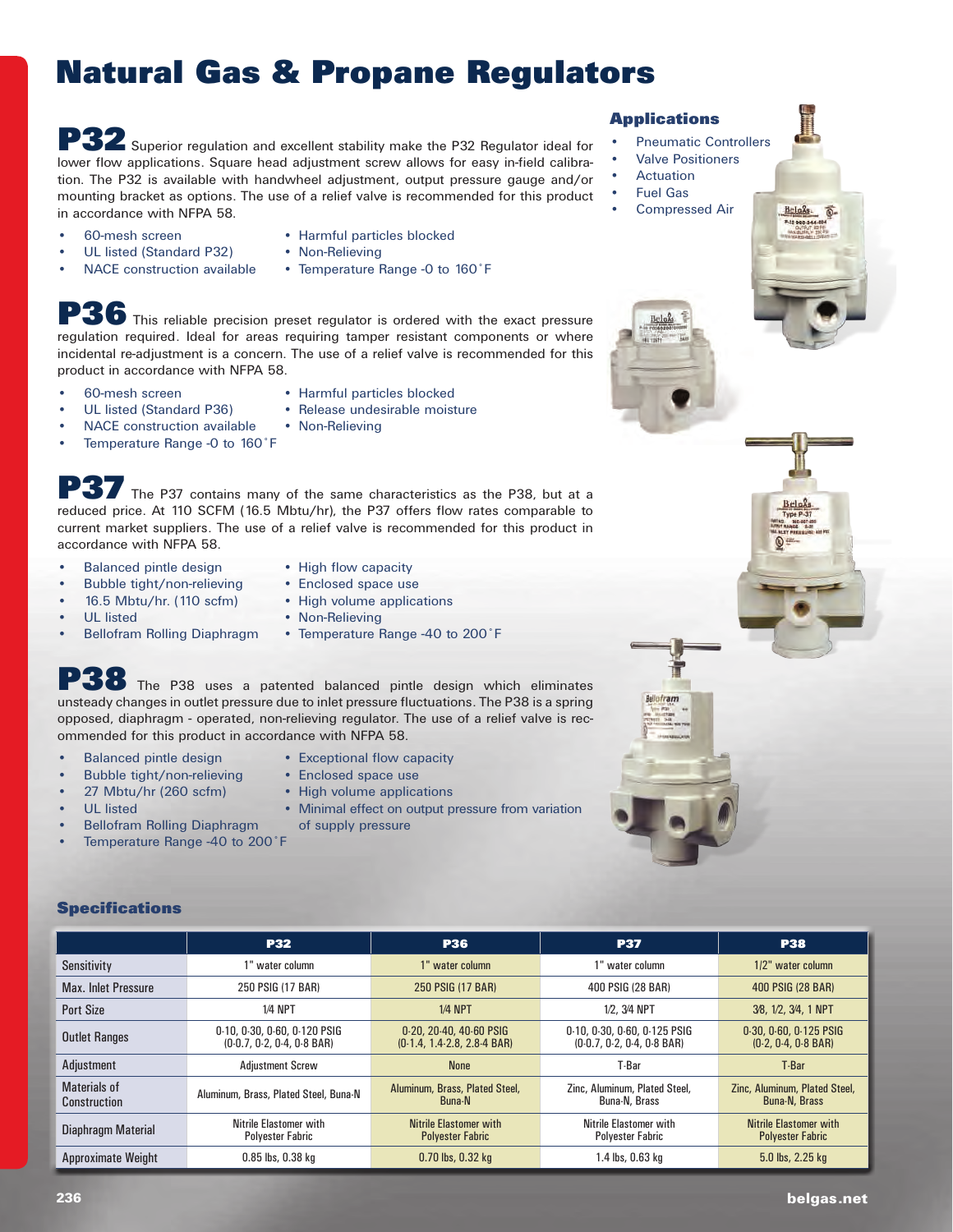## **P32, 36, 37 & 38 Part Matrix**

| P <sub>0</sub> |                                   |    |     |                         |                |                | $\mathbf 0$ | $\mathbf 0$ | $\mathbf 0$ |                                        |                     |                |                                                         |
|----------------|-----------------------------------|----|-----|-------------------------|----------------|----------------|-------------|-------------|-------------|----------------------------------------|---------------------|----------------|---------------------------------------------------------|
|                | A                                 | А  | A   | A                       | A              | A              |             |             |             | Regulator                              |                     |                |                                                         |
|                | 32                                |    |     |                         |                |                |             |             |             | P32 regulators                         |                     |                |                                                         |
|                | 36                                |    |     |                         |                |                |             |             |             | P36 regulators                         |                     |                |                                                         |
|                | 37                                |    |     |                         |                |                |             |             |             | P37 regulators                         |                     |                |                                                         |
|                | 38                                |    |     |                         |                |                |             |             |             | P38 regulators                         |                     |                |                                                         |
|                |                                   |    |     |                         |                |                |             |             |             | <b>Body Size</b>                       |                     |                |                                                         |
|                |                                   | 02 |     |                         |                |                |             |             |             | 1/4"                                   | P32 & P36 only      |                |                                                         |
|                |                                   | 03 |     |                         |                |                |             |             |             | 3/8"                                   | P38 only            |                |                                                         |
|                |                                   | 04 |     |                         |                |                |             |             |             | 1/2"                                   | P37 & P38 only      |                |                                                         |
|                |                                   | 06 |     |                         |                |                |             |             |             | 3/4"                                   | P37 & P38 only      |                |                                                         |
|                |                                   | 08 |     |                         |                |                |             |             |             | 1"                                     | P38 only            |                |                                                         |
|                | Spring Range (see 'NOTE' for P36) |    |     |                         |                |                |             |             |             |                                        |                     |                |                                                         |
|                |                                   |    | 010 |                         |                |                |             |             |             | 0-10 PSIG                              | 0-0.7 BAR           | P32 & P37 only |                                                         |
|                |                                   |    | 030 |                         |                |                |             |             |             | 0-30 PSIG                              | $0-2$ BAR           | P32, P37, P38  | NOTE: For P36<br>Enter the preset value in PSIG,        |
|                |                                   |    | 060 |                         |                |                |             |             |             | 0-60 PSIG                              | 0-4.1 BAR           | P32, P37, P38  | Example: $10$ PSIG = $010$                              |
|                |                                   |    | 120 |                         |                |                |             |             |             | 0-120 PSIG                             | 0-8.3 BAR           | P32 only       | Minimum Pressure = 2 PSIG<br>Maximum Pressure = 60 PSIG |
|                |                                   |    | 125 |                         |                |                |             |             |             | 0-125 PSIG                             | 0-8.6 BAR           | P37 & P38 only |                                                         |
|                |                                   |    |     |                         |                |                |             |             |             | <b>Special Construction</b>            |                     |                |                                                         |
|                |                                   |    |     | $\mathbf 0$             |                |                |             |             |             | None                                   |                     |                |                                                         |
|                |                                   |    |     | $\mathbf{1}$            |                |                |             |             |             | <b>Epoxy Paint</b>                     | P37 & P38 only      |                |                                                         |
|                |                                   |    |     | $\overline{2}$          |                |                |             |             |             | <b>Tapped supply</b><br>port for gauge | P38 only            |                |                                                         |
|                |                                   |    |     | $\overline{\mathbf{3}}$ |                |                |             |             |             | Both options 1 & 2                     | P38 only            |                |                                                         |
|                |                                   |    |     | $\overline{\mathbf{4}}$ |                |                |             |             |             | <b>PED Version</b><br>(for EU)         | P32, P37 & P38 only |                |                                                         |
|                |                                   |    |     | 5                       |                |                |             |             |             | <b>Tapped vent</b>                     | P32, P37 & P38 only |                |                                                         |
|                |                                   |    |     | $6\phantom{1}$          |                |                |             |             |             | Options 1 & 5                          | P37 & P38 only      |                |                                                         |
|                |                                   |    |     | $\overline{7}$          |                |                |             |             |             | Options 2 & 5                          | P38 only            |                |                                                         |
|                |                                   |    |     |                         |                |                |             |             |             | <b>Adjusting Method</b>                |                     |                |                                                         |
|                |                                   |    |     |                         | $\mathbf{0}$   |                |             |             |             | No Option                              | P36, P37 & P38 only |                |                                                         |
|                |                                   |    |     |                         | $\mathbf{1}$   |                |             |             |             | <b>Adjusting Screw</b>                 | P32 only            |                |                                                         |
|                |                                   |    |     |                         | $\overline{2}$ |                |             |             |             | Handwheel                              | P32 only            |                |                                                         |
|                |                                   |    |     |                         |                |                |             |             |             | Versions                               |                     |                |                                                         |
|                |                                   |    |     |                         |                | $\mathbf 0$    |             |             |             | Standard                               |                     |                |                                                         |
|                |                                   |    |     |                         |                | $\hbox{\bf N}$ |             |             |             | <b>NACE</b>                            | P32 & P36 only      |                |                                                         |
|                |                                   |    |     |                         |                |                | $\mathbf 0$ | $\mathbf 0$ | $\mathbf 0$ |                                        |                     |                |                                                         |



 $Bels<sup>0</sup>$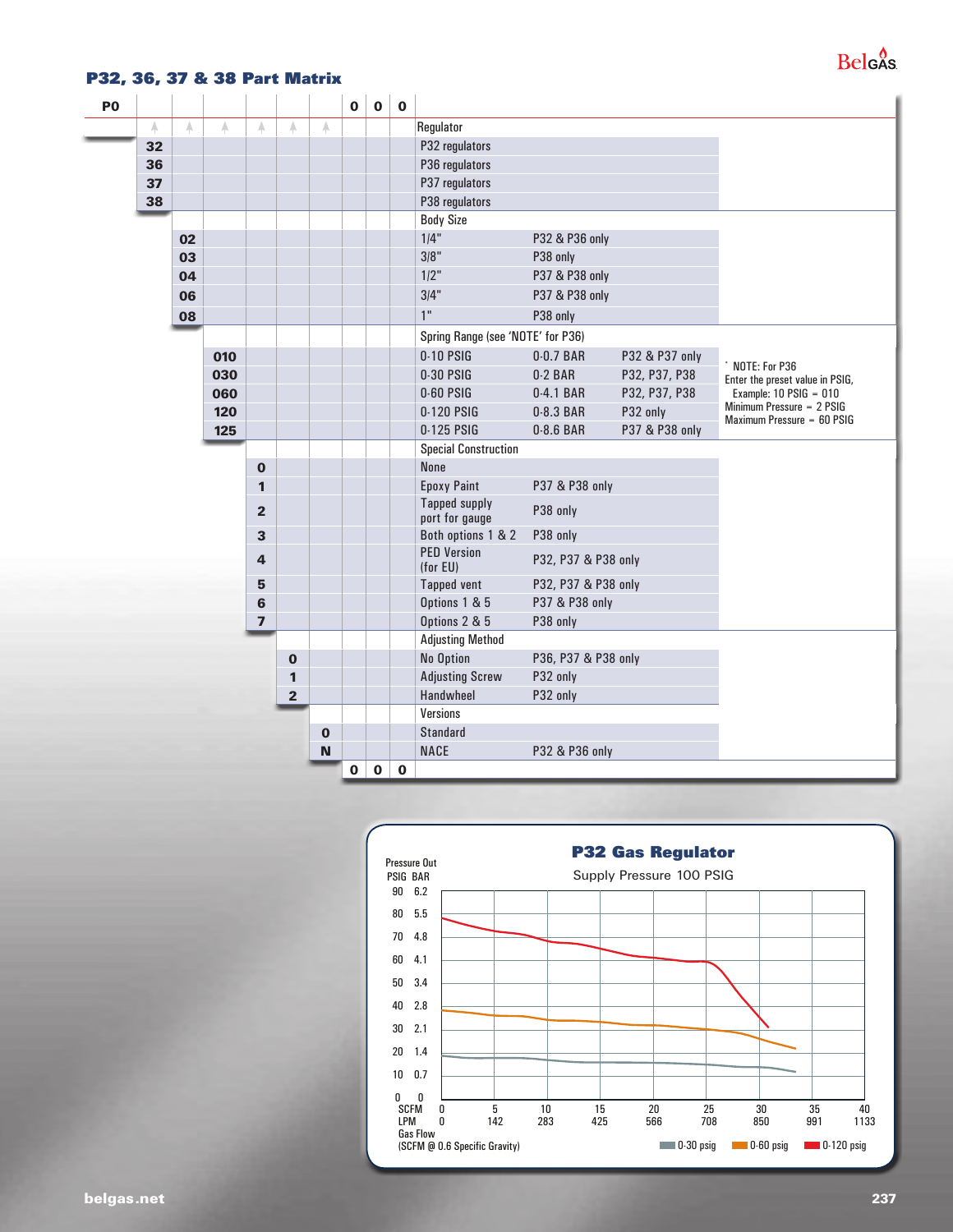

SCFM 0 50 100 150 200 250 300 LPM 0 1416 2832 4248 5664 7080 8496

**1200 0-30 psig 1200 0-60 psig** 



40 2.8

Gas Flow (SCFM @ 0.6 Specific Gravity)